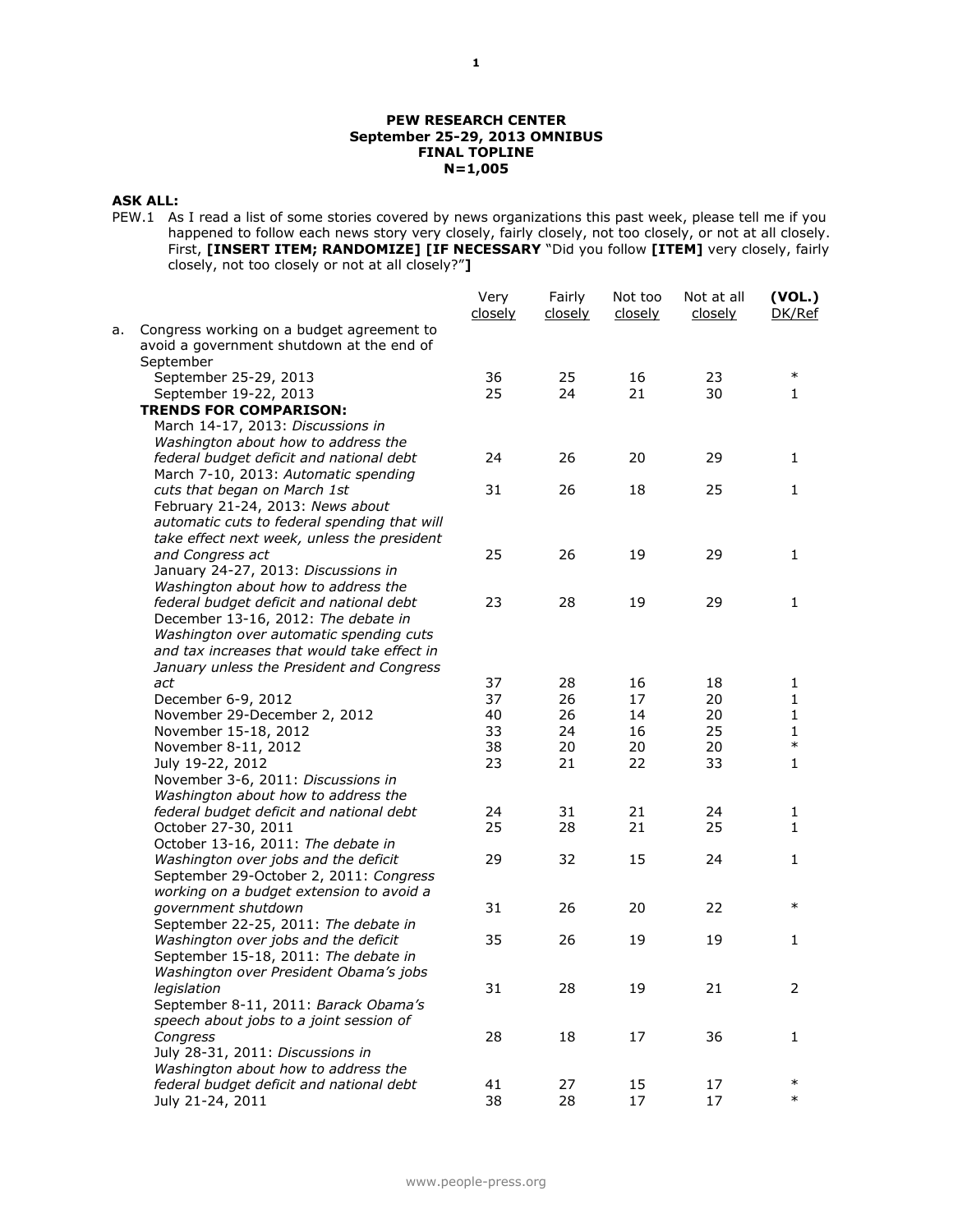|                                                                                      | Very<br>closely | Fairly<br>closely | Not too<br>closely | Not at all<br>closely | (VOL.)<br>DK/Ref |
|--------------------------------------------------------------------------------------|-----------------|-------------------|--------------------|-----------------------|------------------|
| July 14-17, 2011<br>June 16-19, 2011: Debate in Washington                           | 34              | 29                | 18                 | 19                    | $\ast$           |
| over whether to raise the federal debt limit                                         | 24              | 26                | 22                 | 28                    | $\ast$           |
| June 2-5, 2011                                                                       | 23              | 24                | 22                 | 31                    | $\ast$           |
| May 26-29, 2011: Discussions in                                                      |                 |                   |                    |                       |                  |
| Washington about how to address the                                                  |                 |                   |                    |                       |                  |
| federal budget deficit                                                               | 25              | 26                | 20                 | 29                    | $\ast$           |
| May 12-15, 2011                                                                      | 21              | 26                | 24                 | 28                    | 1                |
| May 5-8, 2011: Discussions in Washington                                             |                 |                   |                    |                       |                  |
| about how to address the federal budget                                              |                 |                   |                    |                       |                  |
| deficit and national debt                                                            | 29              | 28                | 22                 | 20                    | 1                |
| April 21-25, 2011                                                                    | 30              | 31                | 18                 | 21                    | $\ast$           |
| April 14-17, 2011                                                                    | 36              | 27                | 18                 | 19                    | 1                |
| April 7-10, 2011: The threat of a                                                    |                 |                   |                    |                       |                  |
| government shutdown because of budget                                                |                 |                   |                    |                       | $\ast$           |
| disagreements in Washington                                                          | 47              | 26                | 15                 | 12                    |                  |
| March 31-April 3, 2011: Discussions in<br>Washington about how to address the        |                 |                   |                    |                       |                  |
| federal budget deficit                                                               | 30              | 27                | 21                 | 22                    | $\ast$           |
| March 17-20, 2011                                                                    | 24              | 25                | 24                 | 26                    | 1                |
| March 3-6, 2011                                                                      | 26              | 29                | 19                 | 26                    | 1                |
| February 17-20, 2011                                                                 | 27              | 30                | 17                 | 25                    | 1                |
| December 2-5, 2010                                                                   | 35              | 25                | 21                 | 17                    | $\overline{2}$   |
| December 2-5, 2010: The debate in                                                    |                 |                   |                    |                       |                  |
| Washington over the federal income tax                                               |                 |                   |                    |                       |                  |
| cuts passed when George W. Bush was                                                  |                 |                   |                    |                       |                  |
| president                                                                            | 39              | 26                | 17                 | 17                    | 1                |
| November 11-14, 2010: Proposals made by                                              |                 |                   |                    |                       |                  |
| leaders of the federal budget deficit                                                |                 |                   |                    |                       |                  |
| commission                                                                           | 15              | 21                | 21                 | 41                    | $\mathbf{1}$     |
| September 16-19, 2010: The debate in                                                 |                 |                   |                    |                       |                  |
| Washington over competing Democratic                                                 |                 |                   |                    |                       |                  |
| and Republican tax plans                                                             | 21              | 24                | 21                 | 34                    | $\ast$           |
| September 9-12, 2010                                                                 | 16              | 19                | 22                 | 42                    | 1                |
| May 8-11, 2009: The debate in Washington                                             |                 |                   |                    |                       |                  |
| over the federal budget                                                              | 22              | 28                | 19                 | 31                    | $\ast$           |
| March 27-30, 2009: Debate over Barack                                                |                 |                   |                    |                       |                  |
| Obama's budget proposal                                                              | 28              | 34                | 18                 | 19                    | 1                |
| March 6-9, 2009: Obama proposing a \$630<br>billion fund for overhauling health care | 41              | 32                | 13                 | 14                    | $\ast$           |
| February 27-March 2, 2009: Barack                                                    |                 |                   |                    |                       |                  |
| Obama's budget proposal for next year that                                           |                 |                   |                    |                       |                  |
| raises taxes on wealthy Americans and                                                |                 |                   |                    |                       |                  |
| increases spending on health care,                                                   |                 |                   |                    |                       |                  |
| education and other programs                                                         | 47              | 34                | 9                  | 10                    | $\ast$           |
| February 27-March 2, 2009: The Obama                                                 |                 |                   |                    |                       |                  |
| administration's plan to help homeowners                                             |                 |                   |                    |                       |                  |
| facing foreclosure which could cost as                                               |                 |                   |                    |                       |                  |
| much as \$275 billion                                                                | 31              | 36                | 19                 | 13                    | 1                |
| February 20-23, 2009: The \$780 billion                                              |                 |                   |                    |                       |                  |
| economic stimulus legislation approved by                                            |                 |                   |                    |                       |                  |
| Congress and signed into law by President                                            |                 |                   |                    |                       |                  |
| Obama                                                                                | 41              | 37                | 14                 | 8                     | $\ast$           |
| February 13-16, 2009: Congress passing                                               |                 |                   |                    |                       |                  |
| Barack Obama's economic stimulus plan                                                | 50              | 32                | 13                 | 5                     | $\ast$           |
| February 6-9, 2009: The debate in                                                    |                 |                   |                    |                       |                  |
| Congress over Barack Obama's economic                                                |                 |                   |                    |                       | $\ast$           |
| stimulus plan                                                                        | 41              | 33                | 15                 | 11                    | *                |
| January 30-February 2, 2009                                                          | 36              | 29                | 22                 | 13                    |                  |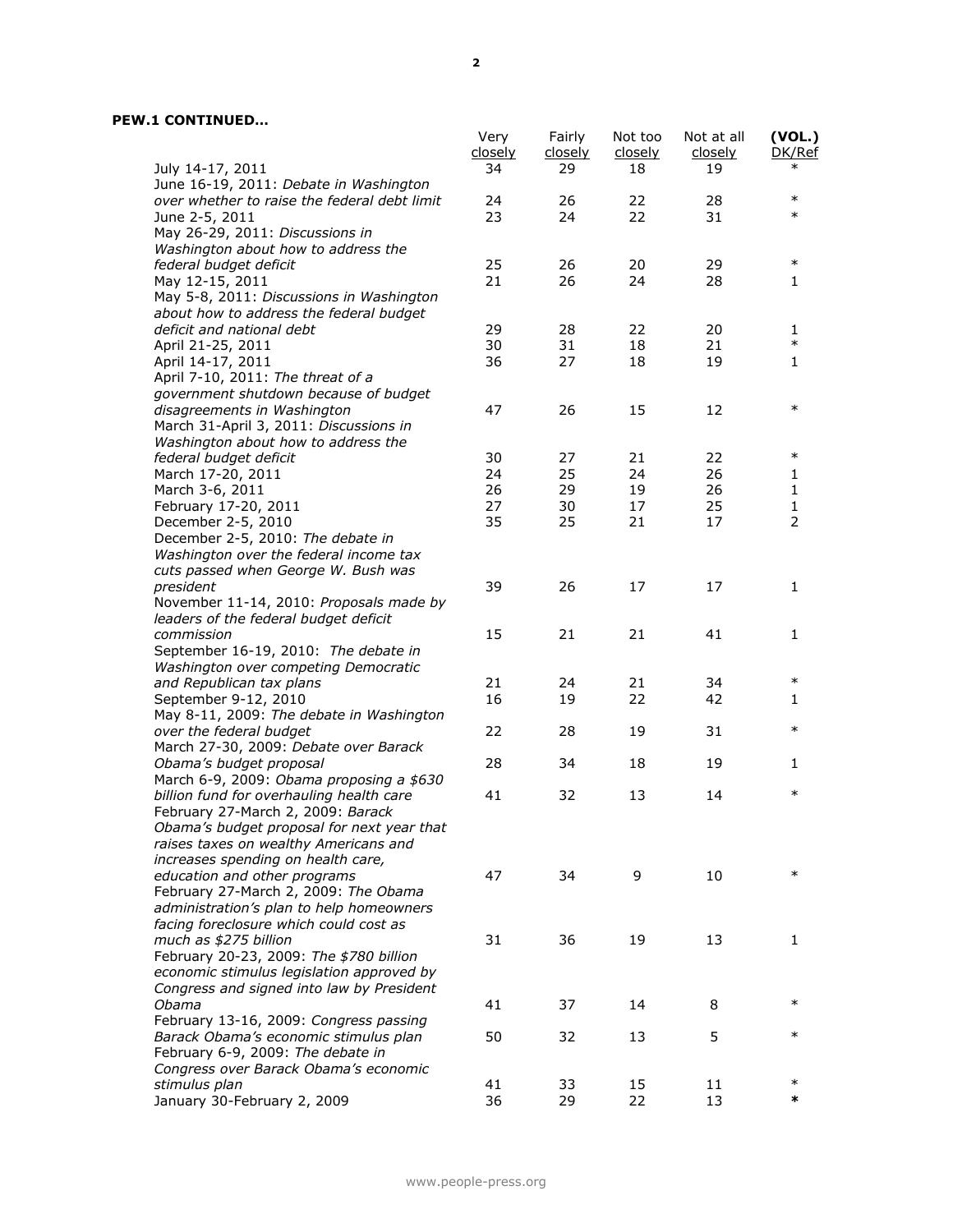|                                                              | Very<br><u>closely</u> | Fairly<br><u>closely</u> | Not too<br>closely | Not at all<br><u>closely</u> | (VOL.)<br>DK/Ref |
|--------------------------------------------------------------|------------------------|--------------------------|--------------------|------------------------------|------------------|
| January 16-19, 2009: Debate in                               |                        |                          |                    |                              |                  |
| Washington over what the government                          |                        |                          |                    |                              |                  |
| should do about the nation's economic                        |                        |                          |                    |                              |                  |
| problems                                                     | 35                     | 33                       | 17                 | 15                           | *                |
| January 9-12, 2009: Projections of a record                  |                        |                          |                    |                              |                  |
| high federal budget deficit this year                        | 35                     | 30                       | 19                 | 16                           | $\ast$           |
| December 19-22, 2008: The Bush                               |                        |                          |                    |                              |                  |
| administration's plan to provide billions in                 |                        |                          |                    |                              |                  |
| emergency loans to U.S. automakers                           | 37                     | 33                       | 16                 | 13                           | 1                |
| December 12-15, 2008: The debate over a                      |                        |                          |                    |                              |                  |
| government bailout for the U.S. auto                         |                        |                          |                    |                              | $\ast$           |
| industry                                                     | 40                     | 33                       | 18                 | 9                            |                  |
| December 5-8, 2008: The debate in                            |                        |                          |                    |                              |                  |
| Congress over a government bailout for the                   | 34                     | 38                       | 17                 | 11                           | $\ast$           |
| U.S. auto industry<br>November 21-24, 2008                   | 41                     | 26                       | 17                 | 15                           | 1                |
| October 3-6, 2008: The debate in                             |                        |                          |                    |                              |                  |
| Washington over a plan to use government                     |                        |                          |                    |                              |                  |
| funds to stabilize financial markets                         | 62                     | 26                       | 7                  | 5                            | $\ast$           |
| September 26-29, 2008                                        | 60                     | 22                       | 10                 | 8                            | $\ast$           |
| September 12-15, 2008: The federal                           |                        |                          |                    |                              |                  |
| government taking control of the mortgage                    |                        |                          |                    |                              |                  |
| companies Fannie Mae and Freddie Mac                         | 28                     | 35                       | 19                 | 17                           | 1                |
| March 20-24, 2008: The buyout of Wall                        |                        |                          |                    |                              |                  |
| Street investment bank Bear Stearns                          | 21                     | 26                       | 21                 | 32                           | $\ast$           |
| February 8-11, 2008: President Bush and                      |                        |                          |                    |                              |                  |
| Congress agreeing on an economic                             |                        |                          |                    |                              |                  |
| Stimulus plan                                                | 22                     | 33                       | 23                 | 21                           | 1                |
| January 25-28, 2008                                          | 24                     | 36                       | 19                 | 21                           | $\ast$           |
| February, 2003: George W. Bush's tax cut                     |                        |                          |                    |                              |                  |
| and economic stimulus plan                                   | 26                     | 33                       | 23                 | 16                           | 2                |
| February, 2003                                               | 26                     | 33                       | 23                 | 16                           | $\overline{2}$   |
| January, 2003                                                | 28                     | 34                       | 21                 | 15                           | $\overline{2}$   |
| February, 2002: The debate in Congress                       |                        |                          |                    |                              |                  |
| over George W. Bush's budget and tax cut                     |                        |                          |                    |                              |                  |
| plan                                                         | 17                     | 31                       | 28                 | 23                           | 1                |
| April, 2001                                                  | 24                     | 38                       | 20                 | 18                           | $\ast$           |
| February, 2001: George W. Bush's tax cut                     |                        |                          |                    |                              |                  |
| plan                                                         | 31                     | 35                       | 19                 | 14                           | 1                |
| August, 1997: The debate in Washington                       |                        |                          |                    |                              |                  |
| about the federal budget                                     | 14                     | 34                       | 25                 | 26                           | 1                |
| May, 1997                                                    | 16                     | 38                       | 23                 | 22                           | 1                |
| February, 1997                                               | 19                     | 28                       | 22                 | 29                           | 2<br>$\ast$      |
| March, 1996                                                  | 24                     | 35                       | 23                 | 18                           | $\ast$           |
| January, 1996                                                | 32<br>20               | 42                       | 17                 | 9<br>18                      | $\ast$           |
| September, 1995                                              |                        | 35                       | 27                 |                              |                  |
| August, 1995: The debate in Congress over                    | 18                     | 34                       | 27                 | 20                           |                  |
| the federal budget<br>February, 1995: The debate in Congress |                        |                          |                    |                              | 1                |
| over the Balanced Budget Amendment                           | 12                     | 31                       | 28                 | 28                           | 1                |
| August, 1993: The debate in Congress over                    |                        |                          |                    |                              |                  |
| Bill Clinton's budget bill                                   | 30                     | 36                       | 21                 | 13                           | $\ast$           |
| June, 1993                                                   | 12                     | 38                       | 31                 | 18                           | 1                |
| February, 1993: Bill Clinton's economic                      |                        |                          |                    |                              |                  |
| plan                                                         | 49                     | 36                       | 10                 | 5                            | $\ast$           |
| September, 1992 (RV): George Bush's plan                     |                        |                          |                    |                              |                  |
| to improve the economy by cutting                            |                        |                          |                    |                              |                  |
| government spending and cutting taxes                        | 28                     | 44                       | 18                 | 9                            | 1                |
|                                                              |                        |                          |                    |                              |                  |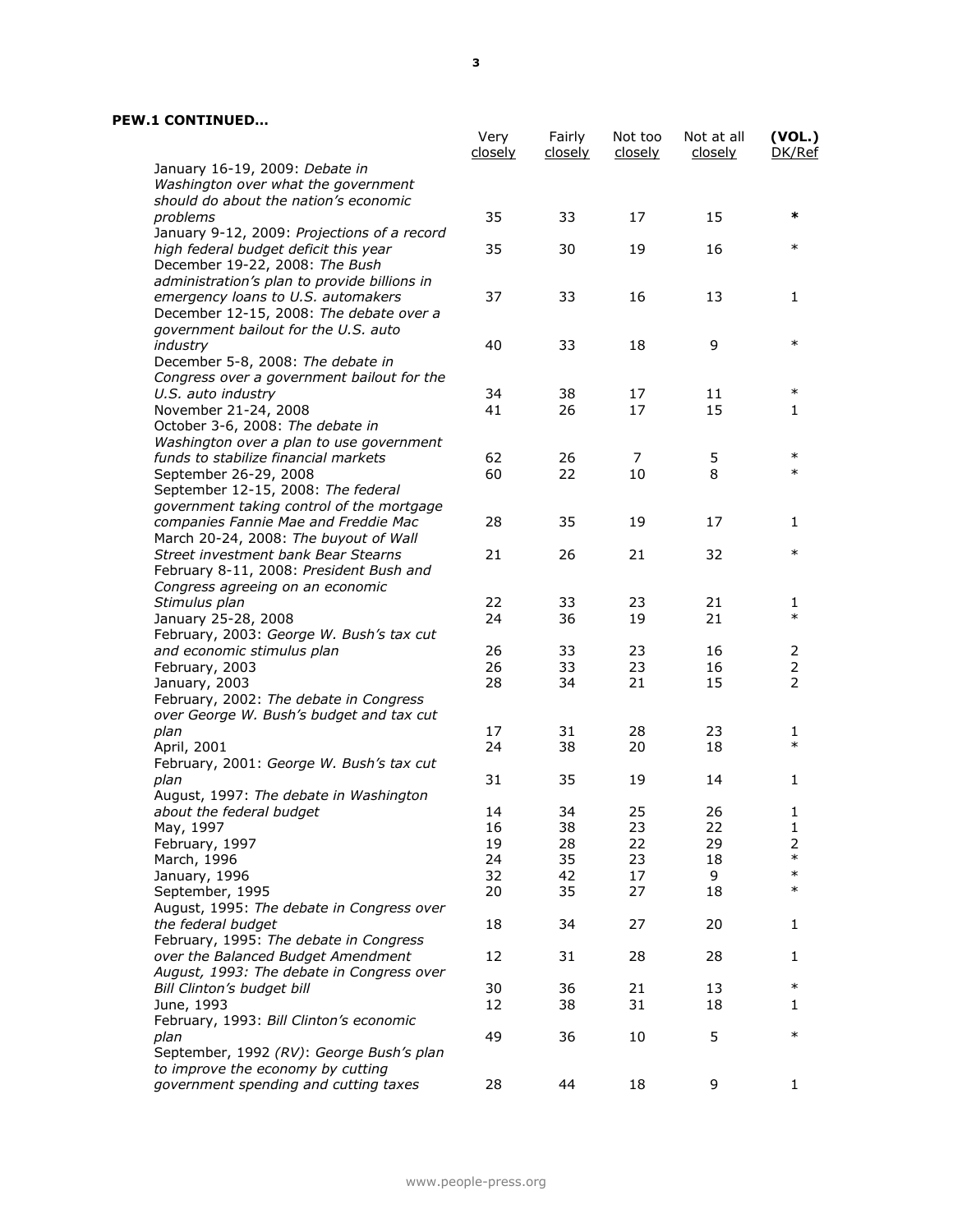|    |                                                            | Very<br>closely | Fairly<br><u>closely</u> | Not too<br>closely | Not at all<br>closely | (VOL.)<br>DK/Ref |
|----|------------------------------------------------------------|-----------------|--------------------------|--------------------|-----------------------|------------------|
|    | November, 1990: Congressional and                          |                 |                          |                    |                       |                  |
|    | administration efforts to reach a budget                   |                 |                          |                    |                       |                  |
|    | deficit agreement                                          | 34              | 33                       | 20                 | 11                    | 2                |
|    | October, 1990: Attempts by Congress and                    |                 |                          |                    |                       |                  |
|    | the administration to find ways to reduce                  |                 |                          |                    |                       | $\ast$           |
|    | the budget deficit                                         | 34              | 37                       | 17                 | 12                    |                  |
|    | August, 1989: Passage of a bill to bailout                 |                 |                          |                    |                       |                  |
|    | ailing savings and loan institutions                       | 26              | 30                       | 20                 | 23                    | 1                |
| b. | The terrorist attacks at a shopping mall in                |                 |                          |                    |                       |                  |
|    | Nairobi, Kenya                                             |                 |                          |                    |                       |                  |
|    | September 25-29, 2013                                      | 25              | 32                       | 19                 | 24                    | $\ast$           |
|    | <b>TREND FOR COMPARISON:</b>                               |                 |                          |                    |                       |                  |
|    | January 27-30, 2011: Suicide bombing at                    |                 |                          |                    |                       |                  |
|    | an airport in Russua that killed at least 35               |                 |                          |                    |                       |                  |
|    | people                                                     | 14              | 30                       | 24                 | 31                    | 1                |
|    | April 1-5, 2010: Suicide bombings in Russia                | 10              | 26                       | 24                 | 40                    | $\ast$           |
|    | July 17-20, 2009: The bombing of two                       |                 |                          |                    |                       |                  |
|    | hotels in Indonesia                                        | 13              | 26                       | 23                 | 36                    | 2                |
|    | December 5-8, 2008: The terrorist attacks                  |                 |                          |                    |                       |                  |
|    | in Mumbai, India                                           | 29              | 37                       | 20                 | 14                    | $\ast$           |
|    | July 6-9, 2007: Investigation into who was                 |                 |                          |                    |                       |                  |
|    | responsible for car bombs that were                        |                 |                          |                    |                       |                  |
|    | discovered in London and a car bomb that                   |                 |                          |                    |                       |                  |
|    | went off at an airport in Scotland                         | 34              | 30                       | 19                 | 16                    | 1                |
|    | June 29-July 2, 2007: London car bomb                      | 34              | 31                       | 16                 | 18                    | $\mathbf{1}$     |
|    | August, 2006: British officials stop terror                |                 |                          |                    |                       |                  |
|    | plot                                                       | 54              | 26                       | 9                  | 9                     | 2                |
|    | October, 2005: The recent terrorist                        |                 |                          |                    |                       |                  |
|    | bombings in Bali, Indonesia                                | 13              | 31                       | 26                 | 29                    | 1                |
|    | July, 2005: The terrorist bombings in                      |                 |                          |                    |                       |                  |
|    | London, England                                            | 48              | 37                       | 11                 | 4                     | $\ast$           |
|    | March, 2004: The terrorist bombings in                     |                 |                          |                    |                       |                  |
|    | Madrid, Spain<br>Late October, 2002: The terrorist bombing | 34              | 35                       | 18                 | 12                    | 1                |
|    | of a nightclub in Bali, Indonesia                          | 20              | 34                       | 25                 | 20                    | 1                |
|    | September, 2004: The killing of Russian                    |                 |                          |                    |                       |                  |
|    | school children by Chechen rebels                          | 48              | 30                       | 11                 | 10                    | 1                |
|    | March, 2004: The terrorist bombings in                     |                 |                          |                    |                       |                  |
|    | Madrid, Spain                                              | 34              | 35                       | 18                 | 12                    | 1                |
|    | Late October, 2002: The terrorist bombing                  |                 |                          |                    |                       |                  |
|    | of a nightclub in Bali, Indonesia                          | 20              | 34                       | 25                 | 20                    | 1.               |
|    |                                                            |                 |                          |                    |                       |                  |
| c. | Reports about the condition of the U.S.                    |                 |                          |                    |                       |                  |
|    | economy                                                    |                 |                          |                    |                       |                  |
|    | September 25-29, 2013                                      | 35              | 30                       | 16                 | 18                    | $\ast$           |
|    | September 19-22, 2013                                      | 28              | 33                       | 20                 | 19                    | 1<br>$\ast$      |
|    | September 12-15, 2013                                      | 28              | 34                       | 17                 | 20                    |                  |
|    | August 1-4, 2013                                           | 28              | 35                       | 19                 | 17                    | 1                |
|    | July 18-21, 2013<br>June 20-23, 2013                       | 28<br>28        | 29<br>30                 | 20<br>19           | 23<br>22              | 1                |
|    |                                                            | 30              | 32                       | 15                 | 22                    | 1<br>$\ast$      |
|    | June 13-16, 2013<br>June 6-9, 2013                         | 33              | 31                       | 15                 | 21                    | $\ast$           |
|    | May 16-19, 2013                                            | 30              | 31                       | 20                 | 19                    | $\ast$           |
|    | May 9-12, 2013                                             | 28              | 30                       | 21                 | 20                    | 1                |
|    | March 28-31, 2013                                          | 30              | 30                       | 17                 | 22                    | 1                |
|    | March 7-10, 2013                                           | 35              | 30                       | 16                 | 19                    | $\ast$           |
|    | January 31-February 3, 2013                                | 33              | 33                       | 16                 | 16                    | 1                |
|    | January 17-20, 2013                                        | 36              | 32                       | 15                 | 16                    | $\ast$           |
|    |                                                            |                 |                          |                    |                       |                  |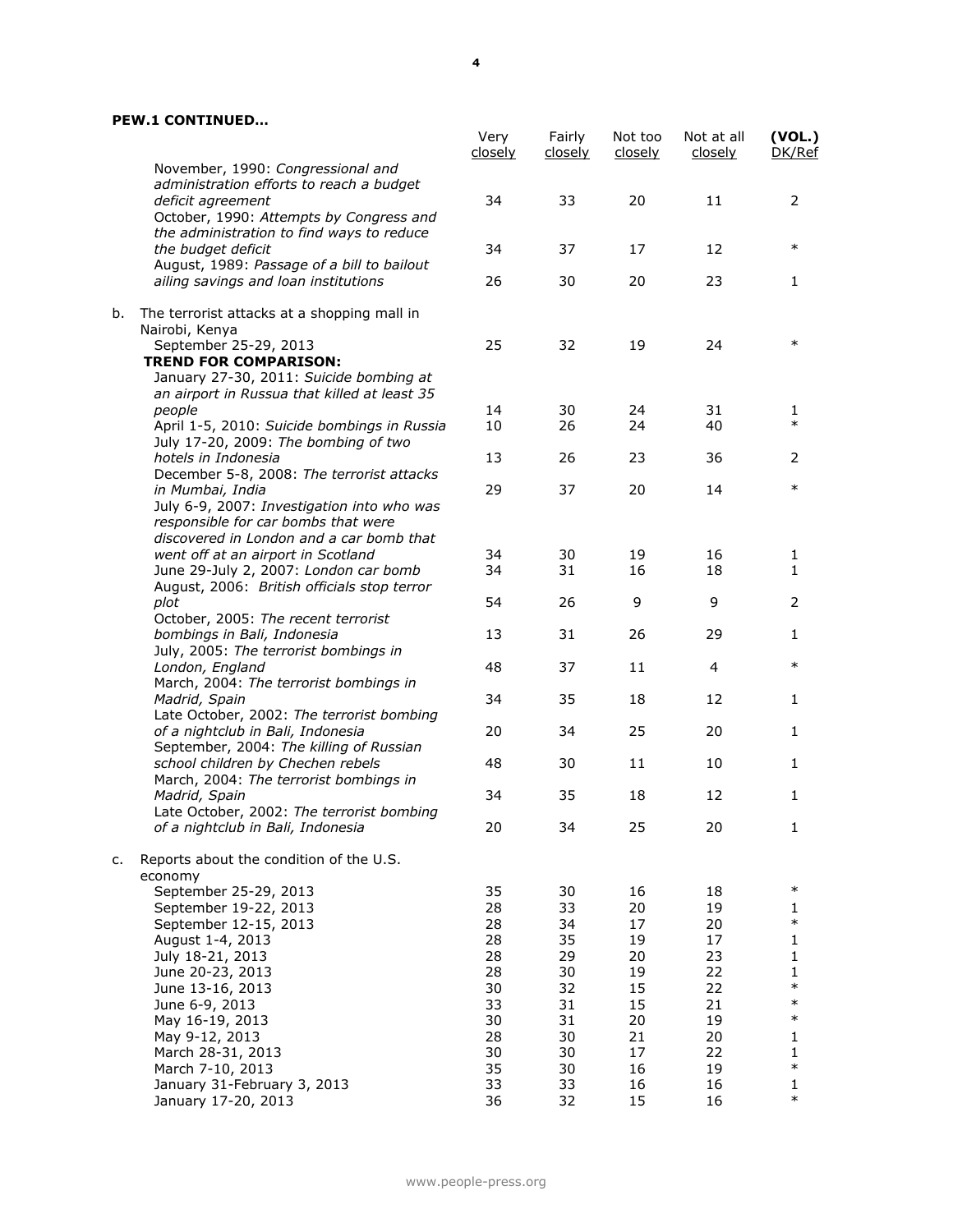|                                                                                               | Very<br>closely | Fairly<br><u>closely</u> | Not too<br><u>closely</u> | Not at all<br><u>closely</u> | (VOL.)<br>DK/Ref       |
|-----------------------------------------------------------------------------------------------|-----------------|--------------------------|---------------------------|------------------------------|------------------------|
| January 3-6, 2013                                                                             | 34              | 32                       | 18                        | 16                           | 1                      |
| December 6-9, 2012                                                                            | 38              | 30                       | 16                        | 14                           | $\mathbf 1$            |
| November 8-11, 2012                                                                           | 41              | 31                       | 15                        | 12                           | 1                      |
| November 1-4, 2012                                                                            | 38              | 30                       | 16                        | 14                           | 1                      |
| October 25-28, 2012                                                                           | 44              | 30                       | 14                        | 11                           | $\mathbf{1}$           |
|                                                                                               | 39              | 36                       | 12                        | 12                           | $\mathbf{1}$           |
| October 18-21, 2012                                                                           |                 |                          |                           | 15                           | $\mathbf{1}$           |
| October 12-14, 2012                                                                           | 42<br>40        | 28<br>29                 | 14<br>13                  | 17                           | $\ast$                 |
| October 4-7, 2012                                                                             | 34              | 37                       |                           | 15                           |                        |
| September 27-30, 2012                                                                         |                 |                          | 13                        |                              | $\mathbf 1$<br>$\ast$  |
| September 20-23, 2012                                                                         | 36              | 32                       | 17                        | 15                           |                        |
| September 13-16, 2012                                                                         | 38              | 32                       | 17                        | 12                           | $\mathbf 1$            |
| September 7-9, 2012                                                                           | 36<br>33        | 31                       | 17<br>20                  | 15                           | $\mathsf{2}\,$         |
| August 31-September 3, 2012                                                                   |                 | 31                       |                           | 16                           | $\mathbf{1}$           |
| August 23-26, 2012                                                                            | 38              | 30                       | 15                        | 16                           | $\mathbf{1}$<br>$\ast$ |
| August 16-19, 2012                                                                            | 33              | 32                       | 16                        | 19                           |                        |
| August 9-12, 2012                                                                             | 30              | 31                       | 20                        | 18                           | $\mathbf 1$            |
| August 2-5, 2012                                                                              | 33              | 29                       | 20                        | 17                           | 1<br>$\ast$            |
| July 26-29, 2012                                                                              | 32              | 30                       | 20                        | 19                           |                        |
| July 19-22, 2012                                                                              | 39              | 29                       | 16                        | 16                           | $\ast$                 |
| July 12-15, 2012                                                                              | 32              | 33                       | 18                        | 17                           | $\mathbf{1}$           |
| July 5-8, 2012                                                                                | 34              | 28                       | 18                        | 19                           | 1                      |
| June 28-July 1, 2012                                                                          | 38              | 28                       | 15                        | 18                           | 1                      |
| June 21-24, 2012                                                                              | 33              | 32                       | 17                        | 17                           | $\ast$                 |
| June 14-17, 2012                                                                              | 39              | 28                       | 15                        | 17                           | $\ast$                 |
| June 7-10, 2012                                                                               | 35              | 32                       | 15                        | 18                           | $\ast$                 |
| May 31-June 3, 2012                                                                           | 37              | 34                       | 13                        | 14                           | $\mathbf{1}$           |
| May 24-27, 2012                                                                               | 33              | 31                       | 19                        | 16                           | $\mathbf 1$            |
| May 17-20, 2012                                                                               | 35              | 30                       | 16                        | 19                           | $\ast$                 |
| May 10-13, 2012                                                                               | 40              | 26                       | 16                        | 17                           | $\ast$                 |
| May 3-6, 2012                                                                                 | 38              | 29                       | 13                        | 20                           | $\ast$                 |
| April 26-29, 2012                                                                             | 34              | 32                       | 17                        | 16                           | $\mathbf{1}$           |
| April 19-22, 2012                                                                             | 35              | 35                       | 13                        | 14                           |                        |
| April 12-15, 2012                                                                             | 39              | 28                       | 16                        | 17                           | $\mathbf 1$            |
| April 5-8, 2012                                                                               | 37              | 31                       | 16                        | 16                           | $\mathbf{1}$           |
| March 29-April 1, 2012                                                                        | 34              | 33                       | 15                        | 18                           | $\mathbf{1}$           |
| March 22-25, 2012                                                                             | 36              | 29                       | 16                        | 18                           | $\mathbf 1$            |
| March 15-18, 2012                                                                             | 40              | 35                       | 11                        | 14                           | $\mathbf{1}$           |
| March 8-11, 2012                                                                              | 37              | 32                       | 14                        | 17                           | $\ast$                 |
| March 1-4, 2012                                                                               | 41              | 27                       | 15                        | 17                           | 1                      |
| February 23-26, 2012                                                                          | 37              | 33                       | 14                        | 15                           | $\mathbf 1$            |
| February 16-20, 2012                                                                          | 33              | 32                       | 16                        | 17                           | $\mathbf{1}$           |
| February 9-12, 2012                                                                           | 42              | 30                       | 14                        | 13                           | 1                      |
| February 2-5, 2012                                                                            | 38              | 32                       | 16                        | 13                           | 1                      |
| January 26-29, 2012                                                                           | 35              | 31                       | 16                        | 19                           | $\ast$                 |
| January 19-22, 2012                                                                           | 35              | 30                       | 16                        | 19                           | 1                      |
| January 12-15, 2012                                                                           | 33              | 32                       | 14                        | 20                           | 1                      |
| January 5-8, 2012                                                                             | 39              | 31                       | 15                        | 15                           | $\ast$                 |
| SEE TREND FOR PREVIOUS YEARS: http://www.people-press.org/files/2013/01/NII-Economy-trend.pdf |                 |                          |                           |                              |                        |
|                                                                                               |                 |                          |                           |                              |                        |
| Iran showing a willingness to address<br>d.                                                   |                 |                          |                           |                              |                        |
| international concerns about its nuclear                                                      |                 |                          |                           |                              |                        |
| weapons program                                                                               |                 |                          |                           |                              |                        |
| September 25-29, 2013                                                                         | 20              | 31                       | 20                        | 28                           | $\ast$                 |
| <b>TRENDS FOR COMPARISON:</b>                                                                 |                 |                          |                           |                              |                        |
| March 8-11, 2012: International tensions                                                      |                 |                          |                           |                              |                        |
| over Iran's nuclear program                                                                   | 25              | 27                       | 18                        | 30                           | 1                      |
| February 16-20, 2012                                                                          | 21              | 25                       | 21                        | 32                           | 1                      |
| February 9-12, 2012: Tension between                                                          |                 |                          |                           |                              |                        |
| Iran and Israel over Iran's nuclear program                                                   | 26              | 25                       | 21                        | 29                           | $\ast$                 |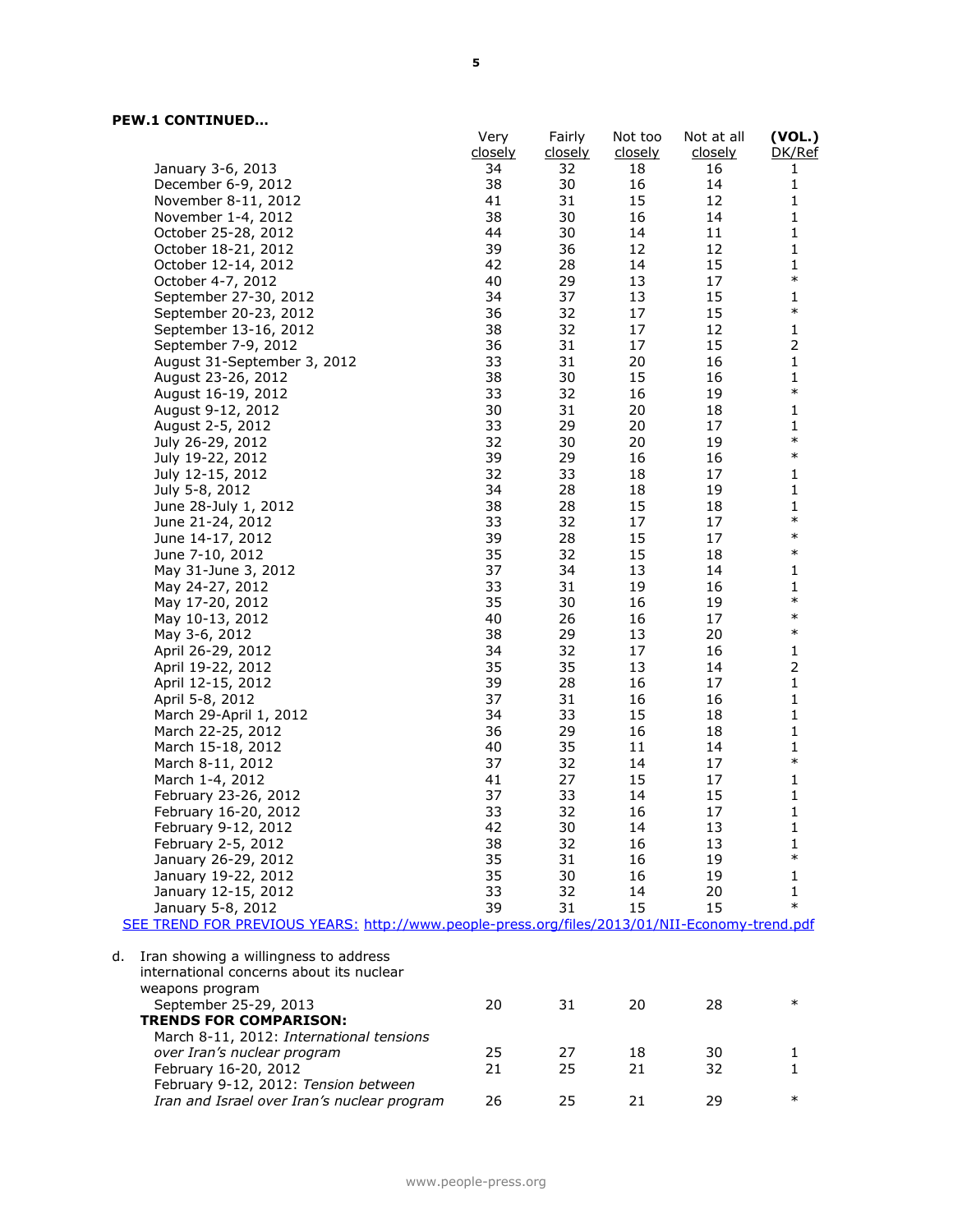|                                                                                                                              | Very<br>closely | Fairly<br>closely | Not too<br>closely | Not at all<br>closely | (VOL.)<br>DK/Ref |
|------------------------------------------------------------------------------------------------------------------------------|-----------------|-------------------|--------------------|-----------------------|------------------|
| January 12-15, 2012: Mounting tensions<br>between the U.S. and Iran<br>January 5-8, 2012: Tensions between the               | 24              | 30                | 18                 | 27                    | $\ast$           |
| U.S. and Iran over shipping in the Persian<br>Gulf                                                                           | 23              | 26                | 19                 | 32                    | $\ast$           |
| December 1-4, 2011: Tensions between<br>Britain and Iran following an attack on the<br>British embassy by Iranian protestors | 12              | 19                | 24                 | 44                    | 1                |
| June 10-13, 2010: New U.N. sanctions<br>against Iran because of its nuclear program                                          | 19              | 28                | 25                 | 27                    | $\mathbf{1}$     |
| March 26-29, 2010: Reports about tensions<br>between Israel and the United States<br>October 2-5, 2009: Talks between the    | 20              | 27                | 21                 | 31                    | $\mathbf{1}$     |
| United States and Iran over Iran's nuclear<br>program                                                                        | 30              | 32                | 18                 | 20                    | $\ast$           |
| May 21-24, 2009: Iran testing a missile<br>that could reach Israel<br>July 11-14, 2008: The Iranian government               | 20              | 29                | 25                 | 26                    | $\ast$           |
| firing test missiles capable of striking Israel<br>January 11-14, 2008: News about an                                        | 25              | 29                | 22                 | 23                    | 1                |
| encounter between U.S. and Iranian ships<br>December 7-10, 2007: A new intelligence                                          | 25              | 26                | 21                 | 27                    | $\mathbf{1}$     |
| report stating that Iran stopped its nuclear<br>weapons program in 2003<br>October 26-29, 2007: Mounting tensions            | 25              | 31                | 20                 | 23                    | $\mathbf{1}$     |
| between the United States and Iran<br>September 28 - October 1, 2007: Iranian<br>President Mahmoud Ahmadinejad's recent      | 26              | 34                | 21                 | 18                    | $\mathbf{1}$     |
| trip to New York City where he spoke at<br>Columbia University and the United Nations                                        | 23              | 31                | 20                 | 25                    | $\mathbf{1}$     |
| June 1-4, 2007: Recent talks between the<br>United States and Iran<br>February 23-26, 2007: Mounting tensions                | 19              | 27                | 27                 | 26                    | 1                |
| between the United States and Iran<br>September, 2006: Iran's nuclear research                                               | 29              | 37                | 18                 | 15                    | $\mathbf{1}$     |
| program<br>August, 2006<br>June, 2006                                                                                        | 23<br>24<br>21  | 34<br>34<br>32    | 19<br>20<br>22     | 23<br>20<br>22        | 1<br>3<br>3      |
| April, 2006<br>March, 2006                                                                                                   | 26<br>24        | 30<br>31          | 23<br>22           | 20<br>22              | $\mathbf 1$<br>1 |

### **ASK ALL:**

PEW.2 Some people say they are basically content with the federal government, others say they are frustrated, and others say they are angry. Which of these best describes how you feel?

|                       | <b>Basically</b> |            |              | (VOL.) |
|-----------------------|------------------|------------|--------------|--------|
|                       | content          | Frustrated | <u>Angry</u> | DK/Ref |
| September 25-29, 2013 | 17               | 51         | 26           |        |
| Jan 9-13, 2013        | 20               | 58         | 19           |        |
| Sep 22-Oct 4, 2011    | 17               | 58         | 21           |        |
| Aug 17-21, 2011       | 11               | 60         | 26           |        |
| Feb 22-Mar 1, 2011    | 22               | 59         | 14           |        |
| Aug 25-Sep 6, 2010    | 21               | 52         | 23           |        |
| Apr 1-5, 2010         | 23               | 52         | 21           |        |
| Mar 11-21, 2010       | 19               | 56         | 21           |        |
| Early January, 2007   | 21               | 58         | 16           |        |
| Early October, 2006   | 21               | 54         | 20           |        |
| March, 2004           | 32               | 52         | 13           |        |
| Mid November, 2001    | 53               | 34         | 8            |        |